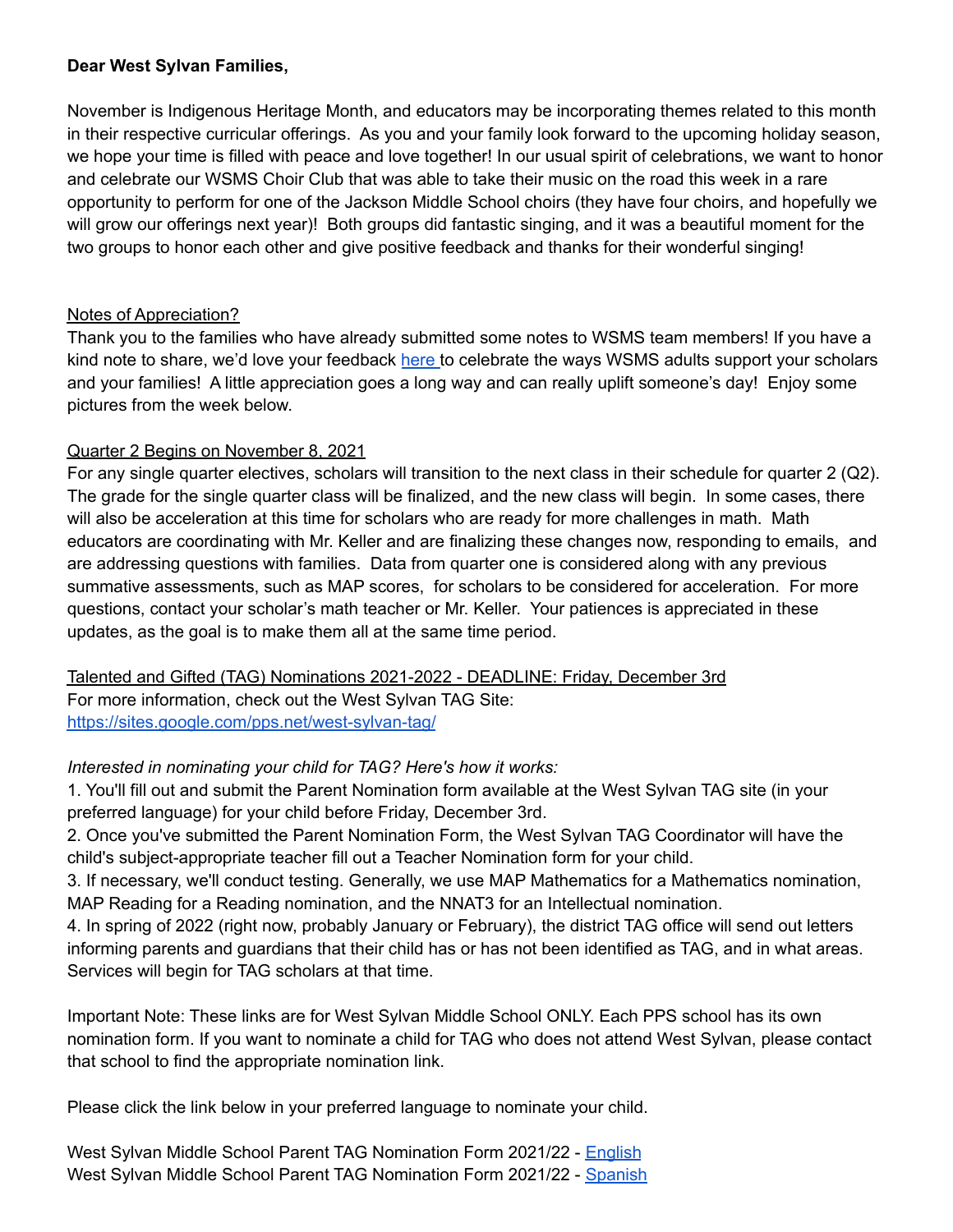West Sylvan Middle School Parent TAG Nomination Form 2021/22 - [Chinese](https://forms.gle/xd5drKJcwbqSYQXAA) West Sylvan Middle School Parent TAG Nomination Form 2021/22 - [Russian](https://forms.gle/LmChwsdKZ1svWoB76) West Sylvan Middle School Parent TAG Nomination Form 2021/22 - [Vietnamese](https://forms.gle/2sEfWP7EReDPZzRV7) West Sylvan Middle School Parent TAG Nomination Form 2021/22 - [Somali](https://forms.gle/F4QvUYHYnHJEBtNMA)

# 8th Grade Families of Future Lincoln Cardinals

Lincoln High School is excited to get to know and welcome Future Cards who will be the first to join us in our new state of the art school this fall! For families of current 8th Graders, the PPS Enrollment and Transfer window is November 29th - December 17th. There will be several ways to explore Lincoln HS and other PPS Focus Option schools beginning in December. December 8th starting at 6:00pm in the LHS Gym, there will be an important in-person informational night for future Cards and families..

# Tech Updates: ParentVue, Attendance, and Device Updates

- As of last weekend, ParentVue required families to fill out the scholar verification form. If families do not complete the verification, they will be locked out of ParentVue. Ms.Crombie will not be able to help to reactivate the access until families have completed the verification.
- Attendance robo-calls go out at 1pm and 4:30pm. Daily. These calls are required by the state of Oregon. Please have attendance phoned in by then to excuse or report any absences. Please understand when we have subs, there may be challenges with reporting attendance to Synergy in a timely manner, which sometimes results in unnecessary robo-calls. Our substitute teachers are working hard to meet the attendance deadlines with accuracy.
- Please return all 'old' or 'daily loaner' PPS computers to the attendance office. Ms. Crombie can track Chromebook devices as of 10/2721. There are about a dozen 'loaners' that have yet to be returned and are still missing.

# WSMS 1st Annual Band [Fundraiser](https://drive.google.com/file/d/19ER_E2cYfBkO8GXwntDaTRpTDkRijdNU/view?usp=sharing)

From 12-3 p.m. on November 13th, our WSMS Foundation will sponsor the 1st Annual Band Fundraiser to raise funds for percussion kits for young musicians. On this day, anyone in the community can drop off e-waste for recycling and donate to our WSMS Foundation which is sponsoring our WSMS Band that afternoon. All items without freon can be recycled for free on this day, and donations are appreciated. Some of our band members will play music intermittently and scholars are excited to showcase their skills for the first time this year! Spread the word to your friends and family members to come recycle and donate! There is a set goal for \$5000 to fund twelve percussion kits and the ongoing ordering of instruments to expand the band program. Even larger items, such as old televisions and computers can be recycled. Feel free to use this [event](https://drive.google.com/file/d/19ER_E2cYfBkO8GXwntDaTRpTDkRijdNU/view?usp=sharing) to do some fall cleaning!

# WSMS Foundation Fundraisers

- Please support our WSMS Foundation! Every contribution helps our school by allowing us to fund important staff positions, as well as educational opportunities for your scholars! There are two fundraisers currently that you can consider supporting! The WSMS Foundation is taking any of your recyclable aluminum can donations, and will apply any funds raised toward renovations to our Counseling office. Please see our flyer here to "Save your [Empties!"](https://drive.google.com/file/d/1QXOTJmEblkxG_rK04tEK5aEuwcpa-NT4/view?usp=sharing) Feel free to drop off your bagged items in the front of school adjacent to the cafeteria any day of the week. All proceeds will help improve the counseling center.
- WSMS Annual Donate-A-Thon information is [here!](https://drive.google.com/file/d/1T0ze3mXgCB1RPrT9D9GlBjXWPA_OPBUP/view?usp=sharing)
- First Annual WSMS Band [Fundraiser:](https://drive.google.com/file/d/19ER_E2cYfBkO8GXwntDaTRpTDkRijdNU/view?usp=sharing) November 13th from 12-3 in WSMS parking lot
- Time for [Thanks](https://drive.google.com/open?id=1fleZYkH4JPHqT9TmcV8JakHCRTChEZIX) and Giving \*If you'd like to donate to the gift cards that will be used in the holiday outreach baskets, click [here](https://www.schoolpay.com/pay/for/Community-Outreach-Donation/SeuPKmp).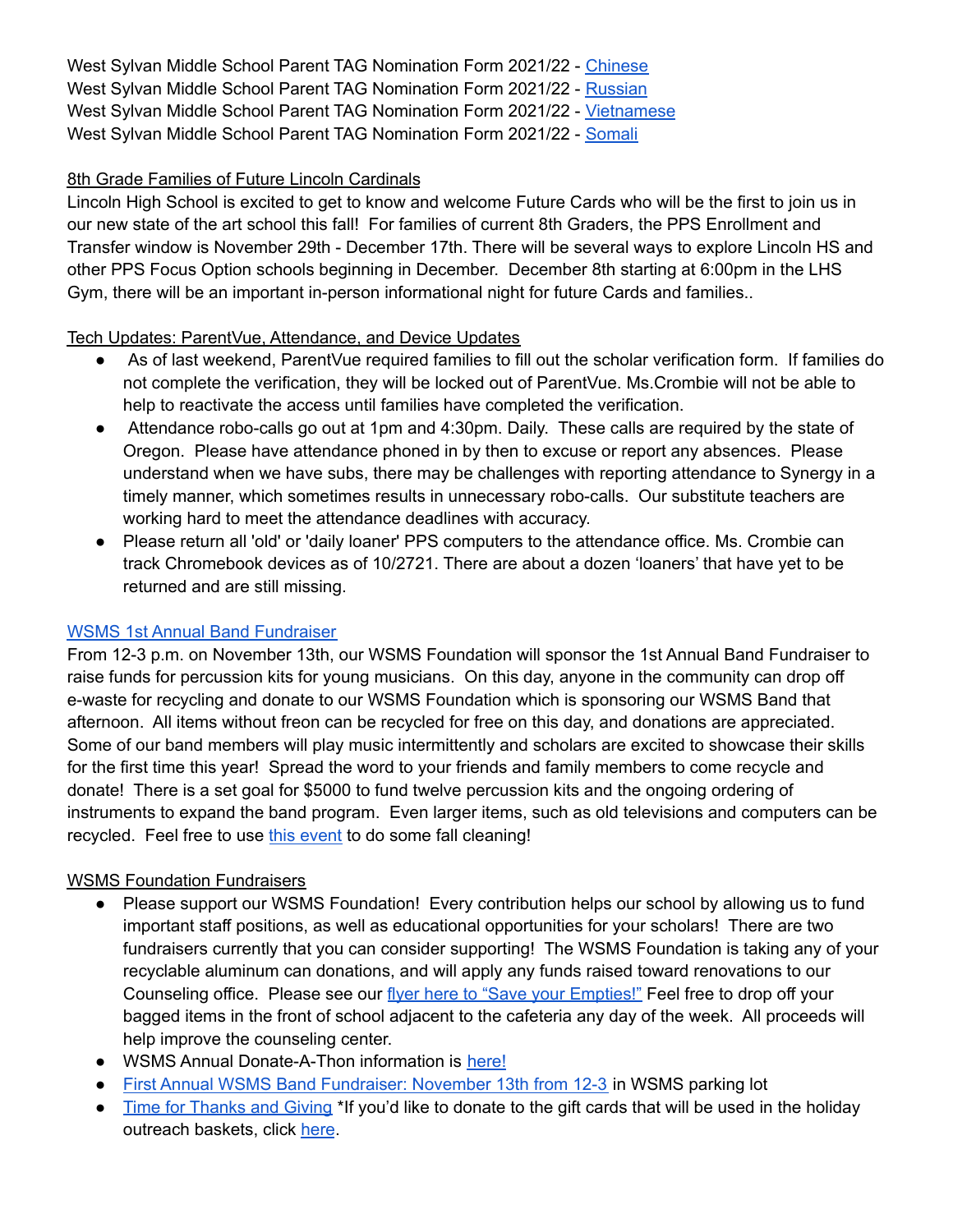You can find out more information about our WSMS Foundation and their amazing work for our scholars [here](https://www.westsylvanfoundation.com/). Also follow them on Instagram at **west.sylvan.foundation** to follow our scholars Follow our West Sylvan kids in their school, sports, performances, events…

If you have a scholar event you'd like to advertise let us know. Email Lisette Crepeaux at [thecrepeauxs@gmail.com](mailto:thecrepeauxs@gmail.com).

## **Yearbooks**

Our Yearbook staff is starting to collect pictures for this year's issue. Did you know it's easy to share photos to be included in the Yearbook? Just go to [hjeshare.com](https://hjeshare.com/eShare/) and enter the code **sylvan22** to upload your photos (use all lower case for the code). MASKS OFF please. We want to see their shining faces in the yearbook! Be sure to accurately label each photo with the scholar's name and grade. There's no guarantee every photo will be included in the book, but we will try our best. [Tutorial](https://herffjones.wistia.com/medias/62ap3qbbp3) for using eShare. Tutorial for using [eShare](https://herffjones.wistia.com/medias/62ap3qbbp3) from your phone.

All sales of yearbooks will be pre-ordered directly through an outside company. Yearbooks will not be purchased through the school. To order your yearbook, go to [yearbookordercenter.com](http://yearbookordercenter.com) and enter code 6339.

### West Sylvan Carpool Survey

We have created a survey in which families may opt into sharing information with each other for coordinating carpooling. This is a community communication tool to be used by families who opt in. West Sylvan staff will not be managing carpooling communication, as you can imagine, though we thought this tool could be helpful to connect families together who have this need or are able to provide assistance to others, or both. Please fill out the [survey](https://forms.gle/kBphkhYJcXz347qv7) if you are interested in either seeking or providing carpooling, or both. Please be sure to follow safety and masking precautions whenever carpooling with members outside of your household.

### **Transportation**

This week was slightly better with transportation. We continue to look forward to improvements with the systems in the transportation department as more drivers are trained and are hired to drive consistently for our routes. Please be extra kind to our hard-working drivers! We'd like to keep them once they are with us!

# Bus Routes: Overcrowding on Bus 10

There are a fair number of scholars who are using BUS 10 to reach the MAC club in the afternoons which, at times, is causing some overcrowding issues and complications for scholars who need this bus to get home. Please be aware that both BUS 10 and 206 drop off at Vista and Main, which is a home stop but which has also been used as a MAC stop. At this time, we will be prioritizing scholars who need BUS 10 as their home stop and will make space as it is available for MAC scholars. We will be directing MAC scholars to use BUS 206 if there is overcrowding on BUS 10, unless an alternative solution presents itself. Thank you so much for patience as we have waded through the confusion in transportation this year. It has been a challenge on several fronts.

### School COVID Updates

We are grateful to report that we haven't had another positive COVID-19 case reported for an entire month! Our standard operating procedure is to notify everyone when a positive COVID-19 case is confirmed through MESD, even if your scholar was not a close contact. Sharing a class does not meet the threshold for being a close contact. We also do not manage outside sports contacts or the notifications with private sports teams. We depend on families to self-report to our office in a timely manner when there is a positive COVID-19 case in the family. When a positive COVID-19 case is reported, the following may prevent a scholar from being identified as needing to quarantine, which is why it's so important that we all continue to be safe: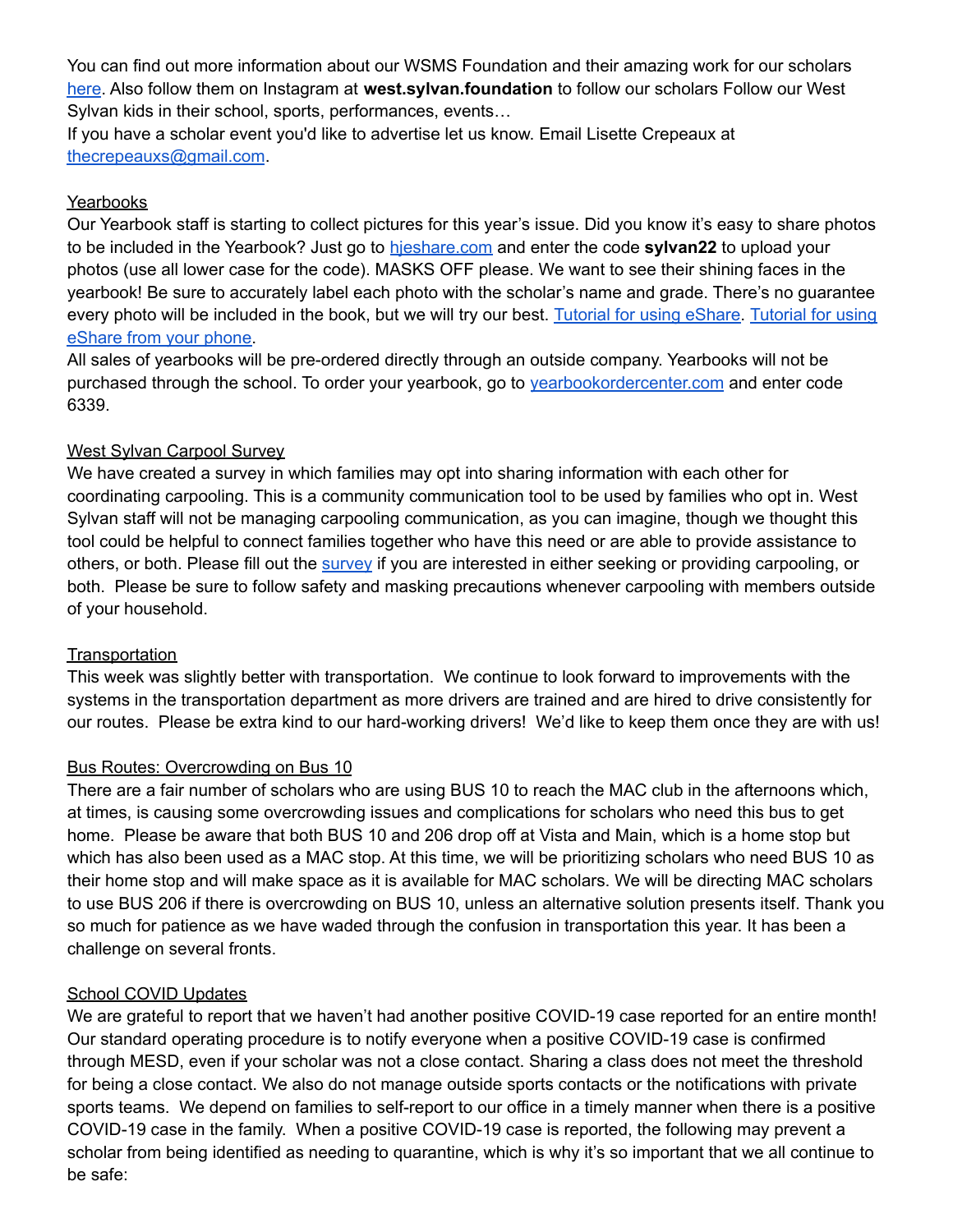- 1. Being fully vaccinated
- 2. Wearing a mask correctly and consistently
- 3. Practicing appropriate physical distancing

We understand that families may choose to self-quarantine, even without a recommendation or notification of a close contact. Those absences are also excused absences. We continue to work with both PPS leads and MESD leads to contact trace and exclude any staff members and scholars who may have been considered "close contacts," whether the contact could have been in classes, at lunch, on the bus, or in clubs. Anyone asked to quarantine is advised to stay home for 10 days from the date of the exposure when they are not fully vaccinated. If fully vaccinated, scholars and staff who are symptom-free are not required to quarantine. For each reported case, MESD reviews the details of the case and then gives us guidance on those exclusion dates. In addition to assigned classwork to complete remotely, this PPS website has been created with a variety of resources for continued remote learning [here,](https://sites.google.com/pps.net/ppsquarantinelessons/home?authuser=0) in the case of a recommended quarantine.

### COVID-19 Vaccinations for Ages 5-11

PPS will partner with local health agencies to provide school sites where families may choose to access the vaccination for scholars aged 5-11 now that they are approved to move forward. More details are [here.](https://www.pps.net/site/default.aspx?PageType=3&DomainID=4&ModuleInstanceID=1492&PageModuleInstanceID=1594&ViewID=ad4d6d9d-7046-48e7-a548-a6a23a68d076&RenderLoc=0&FlexDataID=173571&PageID=1)

### Uploading Proof of Vaccinations

Families can also upload their scholars' vaccination status when they complete the yearly registration verification processes. Directions to upload items are [here](https://docs.google.com/document/d/1AxHhVVEjAqJxV1Vuh9PnfwkZHcp-Tde_x6iFOOEy58Y/edit) for Synergy: When families have items uploaded, this information shows up in Synergy under the documents tab on the scholar page for internal administrative review.

### OHSU COVID Screening Kit Information

PPS has partnered with OHSU to arrange for weekly screening test kits which may arrive in the coming weeks; we still don't yet know our exact date. As PPS communicated recently, OHSU is experiencing delays in rolling out this screening process. In preparation for these screening kits, we are sharing information below. This is an *opt-in process, and families would choose to consent to participate.* For multiple scholars in a household, we need signed consent forms for each scholar participating. We cannot issue kits until consent forms are returned to us and sent to OHSU. Scholars can drop off signed forms to our attendance window. Test kits are for non-symptomatic home screening only. Scholars would pick up a kit once a week, on Thursdays, test at home that evening, and return the kits the next morning to our school office. OHSU picks up the kits each Friday, processes them and sends results to families.

Screening [Description](https://drive.google.com/file/d/12Z90ONF4FucYQEY1m9-dirsQF39L4si-/view?usp=sharing) Letter **OHSU [Information](https://drive.google.com/file/d/1c68pUs3D8wSuSpbB4BtpkbXNDaAs5TOt/view?usp=sharing) English** Opt-In [Consent](https://drive.google.com/file/d/1NKzp7NpCNYH5kn2GMiXyKcxuNDartL3g/view?usp=sharing) Form

### Picking Up Scholars

Our office has been experiencing heavy family traffic prior to our 3:45pm dismissal, due to daily early pick-ups. If possible, we ask that you *avoid picking up your scholar* between 3:15pm-3:45pm as our office staff is limited in the afternoons. Any planning around that time frame is appreciated.

### Scholar Counseling Supports

6th Grade: Counselor: Kandice Abney: [kaabney@pps.net](mailto:kaabney@pps.net) & Administrator: Ben Keller, [bkeller@pps.net](mailto:bkeller@pps.net) 7th Grade: Counselor: Rebecca Cohen: [rcohen@pps.net](mailto:rcohen@pps.net) & Administrator: Evening Krauel, [ekrauel@pps.net](mailto:ekrauel@pps.net) 8th Grade: Counselor, Ricky Almeida: [ralmeida@pps.net](mailto:ralmeida@pps.net) & Administrator: Jill Hunt, [jihunt@pps.net](mailto:jihunt@pps.net)